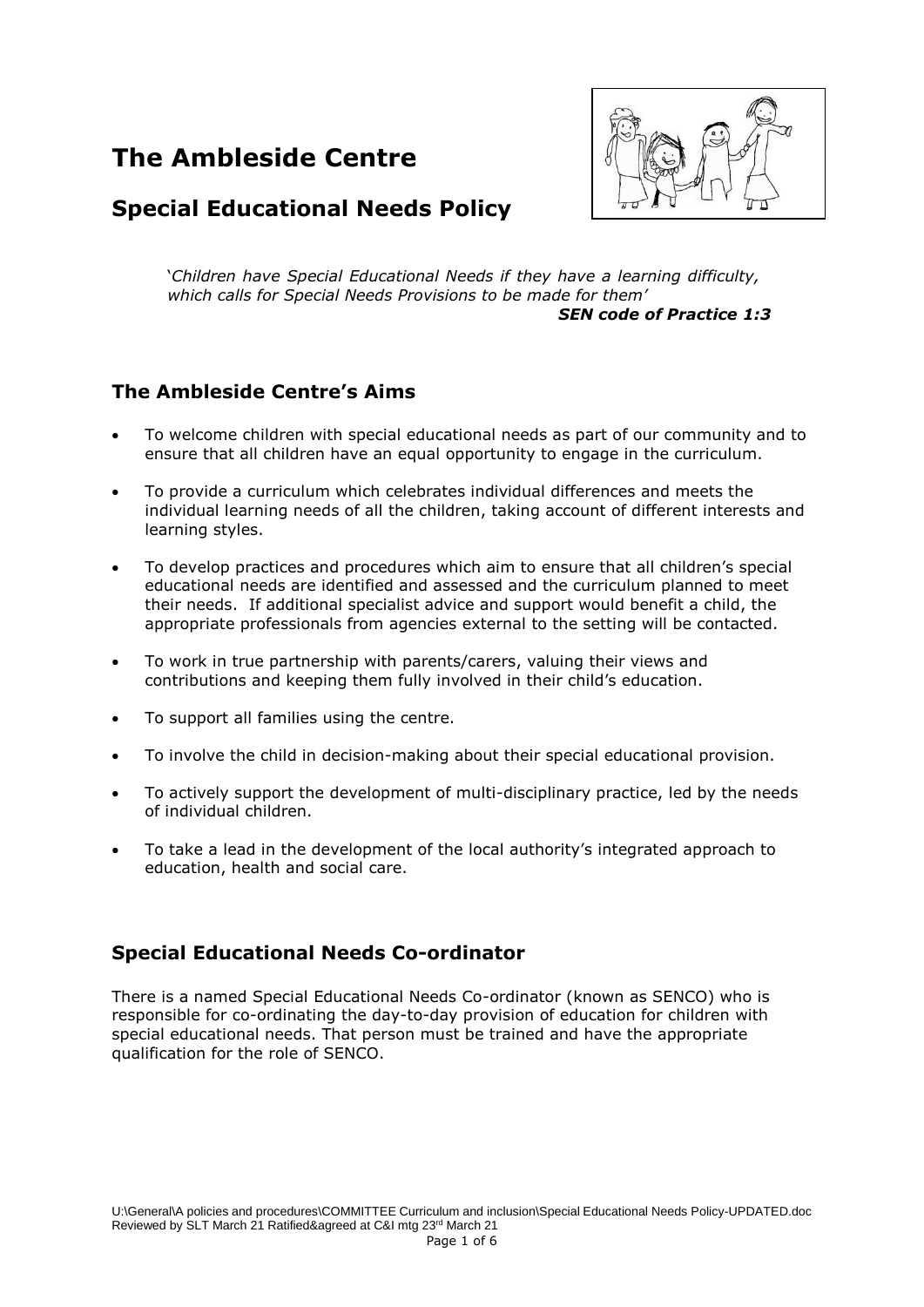## **Arrangements for Co-ordinating Special Educational Needs Provisions**

The SENCO, Head Teacher, teaching and non-teaching staff are all involved in:-

- Establishing an individual tracking record for children with SEN.
- Liaising about children's SEN, decision making about extra support or additional specialist resources for children with SEN.
- Agreeing strategies and plans for meeting children's SEN.
- Meeting and communicating with parents of children with SEN.
- Liaison with outside agencies.
- Using the 'SEN indicators' (appendix 1) to aid the monitoring of children who may have SEN.
- Supporting staff and developing their expertise in working with children with speech, language and communication difficulties.

This work is overseen and co-ordinated by the Head of Centre/SENCO or their deputy.

## **Admissions**

Children with identified special educational needs, at any level, are admitted to the centre at the time most appropriate for them. The decision is made in consultation with parents and other relevant professionals.

# **Special Resources**

The centre is the Authority's designated resource for the hearing-impaired.

- Members of staff have British Sign Language qualifications.
- A teacher of the deaf works with children at the nursery and offers staff support and advice.
- Staff have knowledge of Makaton.
- The nursery for 3-5 year olds is acoustically treated to facilitate listening.

#### *What if I am concerned about my child's speech or communication?*

Keyworkers continually monitor children's speech and communication and are regularly in contact with parents. The SENCO works closely with the Speech and Language team.

If parents or keyworkers have concerns about your child's speech and communication they will encourage and support you to email the speech and language team for further advice.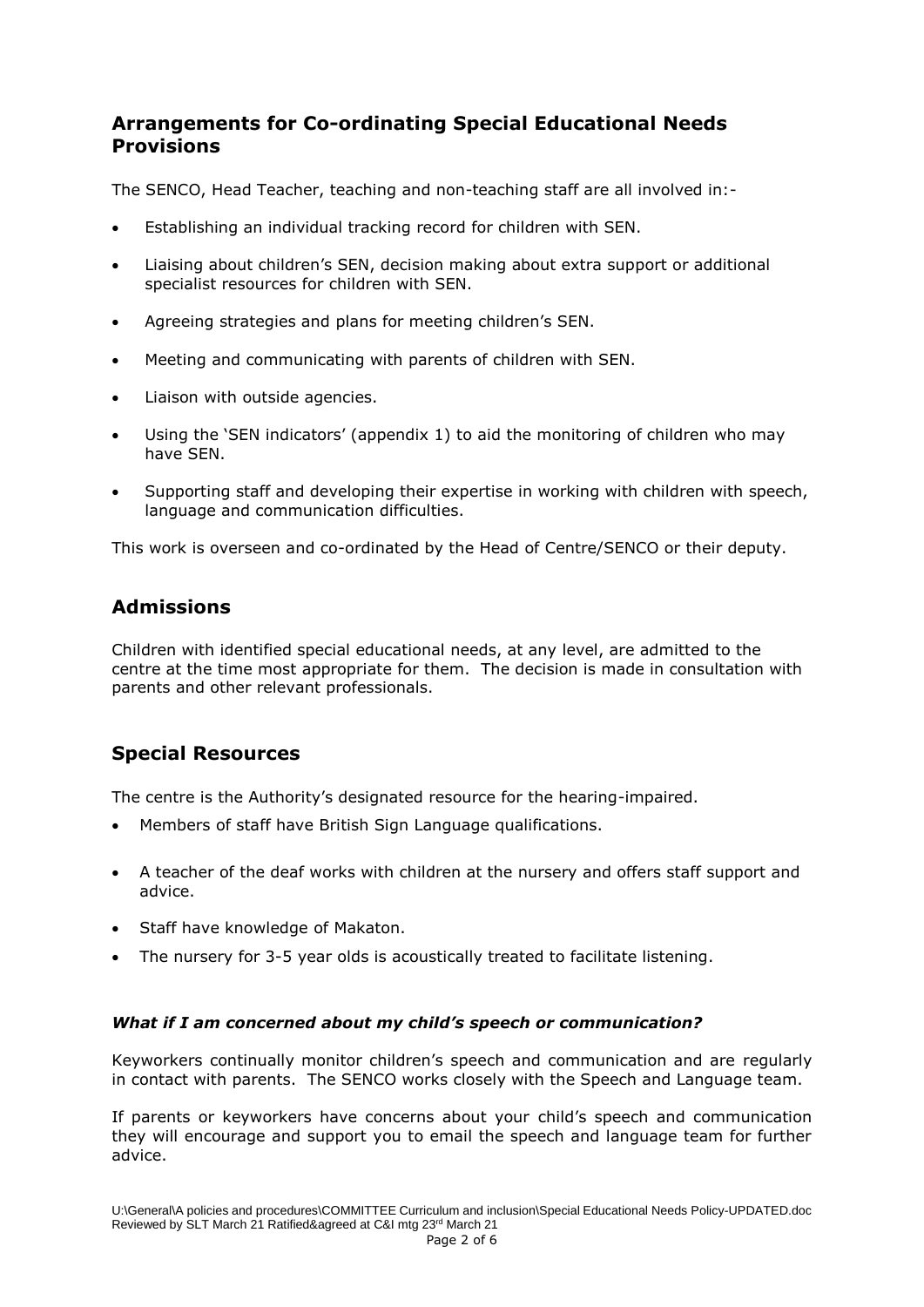Please look out for information about speech, language and communication topics that the SENCO puts in the reception area.

#### **Facilities**

The centre is accessible to wheelchair users.

Nappy changing facilities are available for any child that needs them.

Equipment for physical development has been specifically selected so that disabled children and those children with a cochlear implant can use it. The building has been acoustically treated to benefit listening-impaired children.

The learning environment has equipment and toys that are easily accessible to all children. Different curriculum areas and equipment are clearly labelled in many different ways, including Makaton signs.

Facilities for disabled children include a toilet and shower accessible to wheelchair users, and an electronically controlled table to be used for changing nappies etc.

Laundry facilities are available.

Pictures and photographs are used to illustrate the daily routine, which is consistent.

Children plan their work time using pictures and photographs to help them.

Staff draw-up personal plans for each child, which reflect their individual interests and learning style.

Information for parents can be provided in alternate forms, e.g. tape, large print and language translations as required.

#### **Financial and other resource allocation**

A teacher of the deaf and a specialist speech and language therapist visit the centre to help support children with a hearing impairment. They work in partnership with Centre Staff to deliver this support.

Alterations to the building and specialist equipment that aid learning for hearing impaired and/or disabled children are provided, funding would be sought as required.

Other professionals support the work of the centre when requested through Request for Service and school Planning meetings. The behaviour and emotional support team may be used to support individual needs at the centre or at home.

The Early Years Special Needs Service liaises with the centre when children transfer from their service to the centre.

The Centre is able to apply for Early Years Inclusion Subsidy funding to help towards providing additional support for children who are undergoing assessment and require extra adult support during sessions.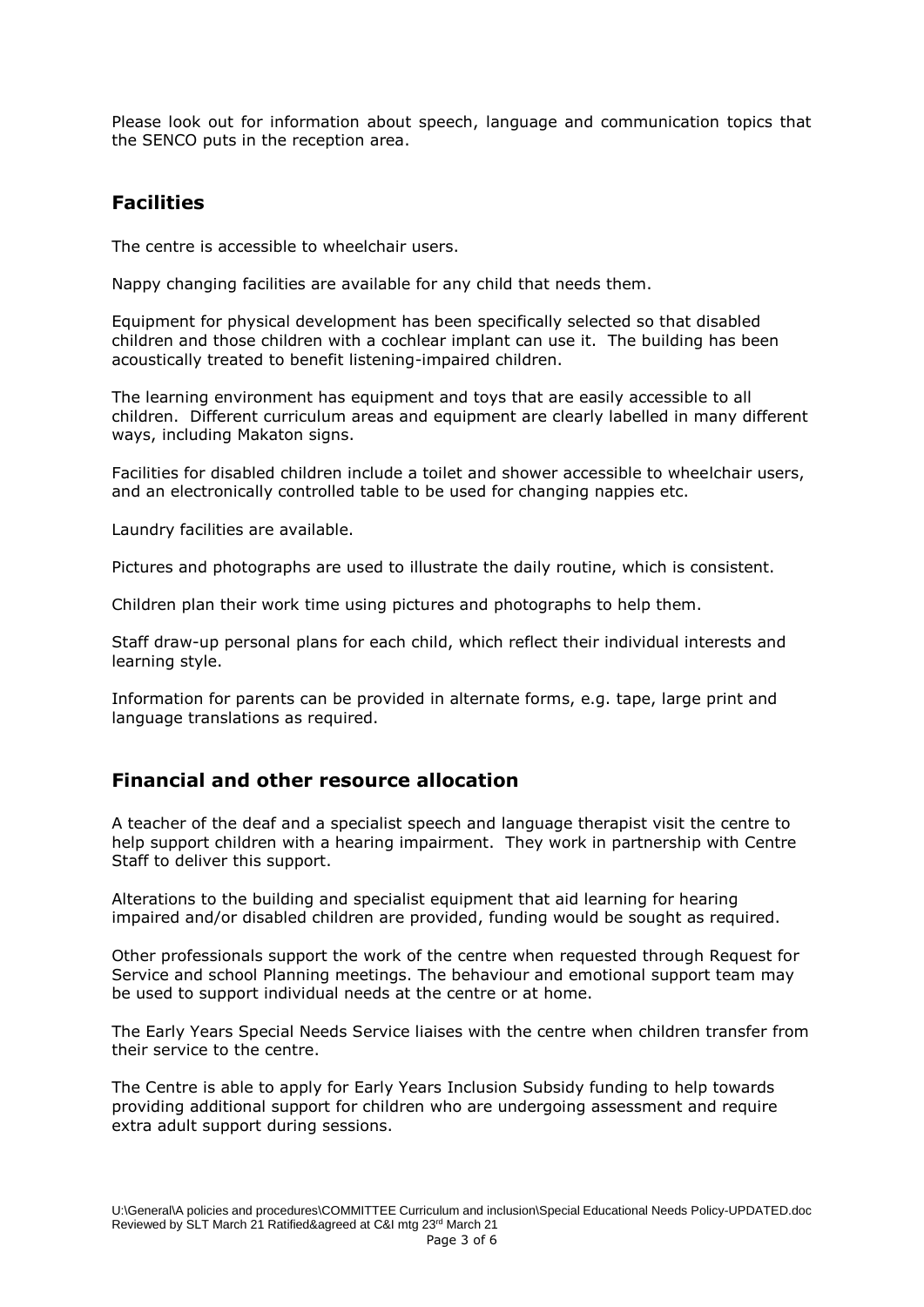### **Identification of and planning for children with Special Educational Needs**

Parents are encouraged to share information about their child's needs from the very first point of contact, and continuously throughout their child's time at the centre.

The centre has very close working relationships with other professionals involved with children prior to entry to the centre. E.g. health visitors, speech and language therapists and the Early Years Special Needs Service. A multi professional neighbourhood team is based at the centre and use the centre to see children, work with parents or meet with other professionals.

Staff make careful observations and assessments of children's learning on a daily basis, and share any concerns with the SENCO.

Wokingham Local Authority has produced guidance about indicators of special educational need in the early years and these are used to identify children who may require additional support.

Individual Early Years Educational Plans (EYIP) are drawn up, in partnership with parents, for children if progress in learning suggests the need for smaller steps and specific support.

Termly meetings are used to plan the support offered to a child with special educational needs, which may include the involvement of other professionals. These meetings are attended by the educational psychologist, members of the behaviour & emotional support team and the SENCO. Parents are informed that a meeting is taking place and the outcome is shared.

Additional support for families with children who may have Special Educational Needs is provided by our staff in conjunction with other professionals.

#### **Curriculum Access**

The curriculum is planned to meet the whole range of children's individual needs. This is done by allowing time for children to choose their own activities and time for adults to lead planned activities. Children are encouraged to participate in these activities at their own level.

During child initiated activities, children take increasing responsibility for planning, undertaking & evaluating their own learning. Adults support and develop their thinking using the child's chosen learning style and interests.

'Next steps" are identified for all children on an individual basis following close observations and interaction with children in their self chosen activities. For some children an EYIP breaks those 'next steps' into much smaller steps.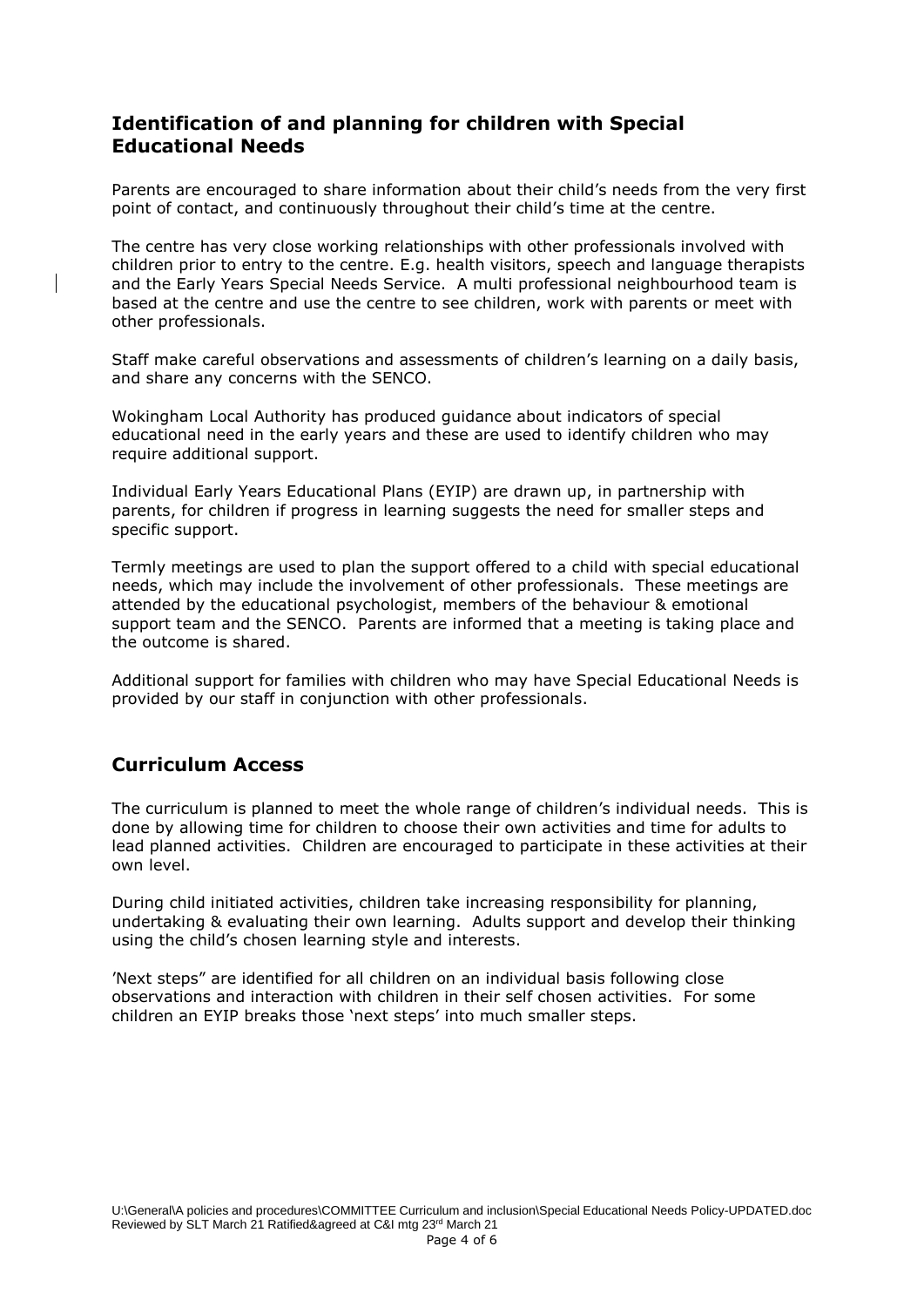# **Inclusion**

The Ambleside Centre celebrates the unique quality that each family displays and aims to meet the needs of all children in an inclusive environment.

Key workers engage with children and their families to determine the needs of each child. A package of support to help develop skills and support learning is put in place. This could include intervention groups to support a particular area of learning, 1-1 support to access the environment and/or interact with peers or specific activities and experiences to challenge more able pupils.

#### **SEN Complaints**

These will be dealt with using the general complaints procedure of the Governing body.

# **Staff training for SEN**

The centre is committed to providing in-service training in the area of SEN, and ensuring that staff have opportunities to attend SEN training outside of the centre.

## **Parent Partnership**

For most children, attending the Centre marks an important early step towards becoming independent. It is often a first step for parents too, who are now entrusting adult professionals with some responsibility for their child, outside of the home. It is vital that a real working partnership exists between parents and staff and that this partnership is maintained.

Centre staff have expertise about children's learning and parents are experts about their child. Every opportunity is used to encourage parents, to indicate their needs. Their help is enlisted for staff to 'tune in' to the interests and needs of their child.

Visits to the centre by parents are encouraged at registration, before entry and throughout the child's time at the centre.

Staff share and request information from parents during home visits before the child starts and, informally, at the beginning & end of every session. Any concern is shared at the earliest stage.

Children's online records, which include staff observations and assessments of the child, are available for parents at any time and every encouragement is given to parents to contribute to them, with support for children to continue their learning at home. The decision to write an Individual Education Plan for a child, or to involve outside agencies, or to start specific support strategies is always made with parents.

#### **The role of the Governing Body**

The governors are responsible for:

Ensuring that a high standard of provision is made for SEN children and that these children are fully involved in the Centre's activities.